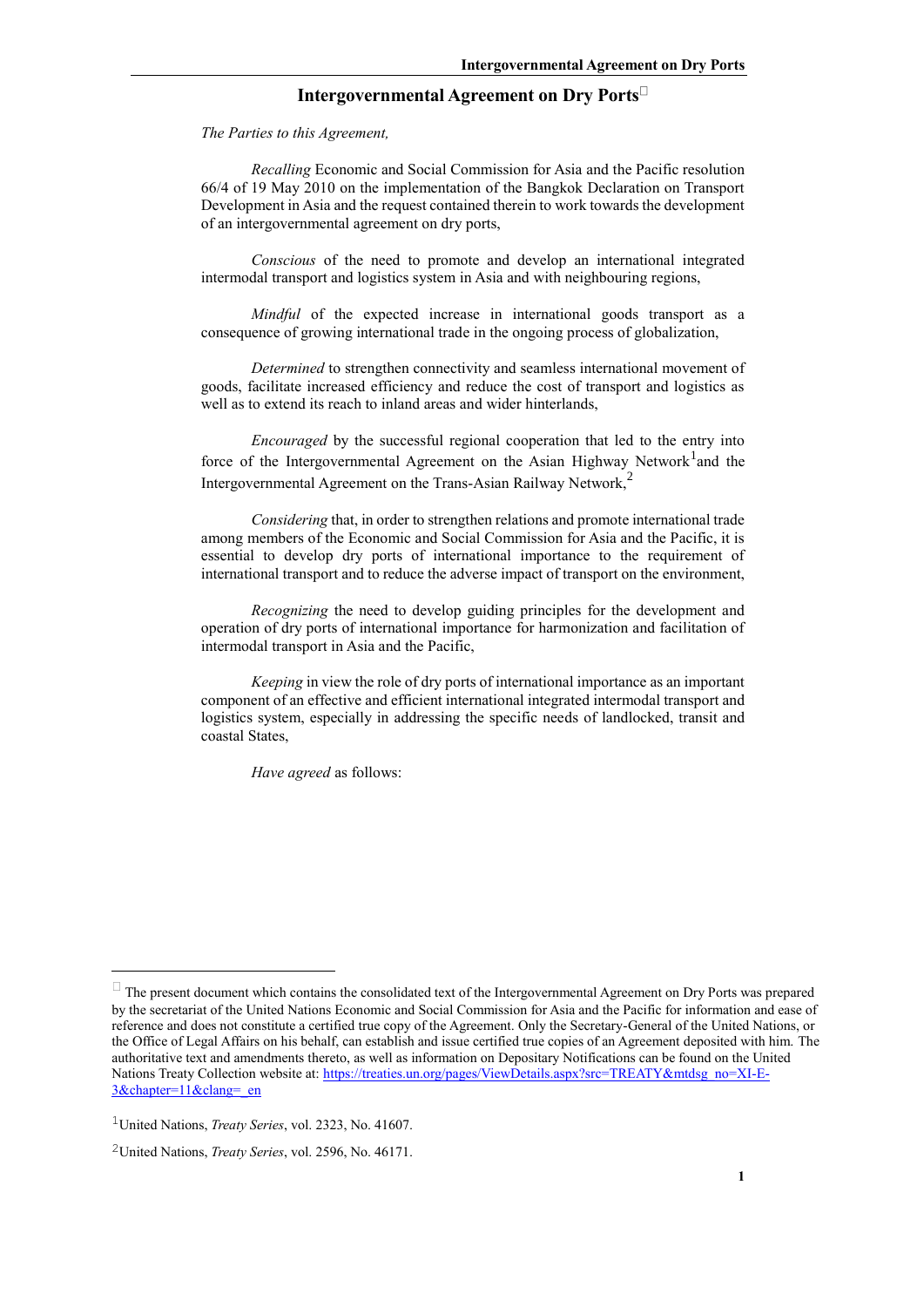## **Article 1 Definition**

For the purposes of the Intergovernmental Agreement on Dry Ports (the "Agreement"), a dry port of international importance ("dry port") shall refer to an inland location as a logistics centre connected to one or more modes of transport for the handling, storage and regulatory inspection of goods moving in international trade and the execution of applicable customs control and formalities.

# **Article 2 Identification of dry ports**

 The Parties hereby adopt the list of dry ports, contained in annex I to the Agreement, as the basis for the coordinated development of important nodes in an international integrated intermodal transport and logistics system. The Parties intend to develop these dry ports within the framework of their national programmes and in accordance with national laws and regulations.

# **Article 3 Development of the dry ports**

The dry ports listed in annex I to the Agreement should be brought into conformity with the guiding principles for the development and operation of dry ports as described in annex II to the Agreement.

## **Article 4**

## **Signature, ratification, acceptance, approval and accession**

1. The Agreement shall be open for signature to States that are members of the United Nations Economic and Social Commission for Asia and the Pacific at Bangkok, Thailand, on 7 and 8 November 2013, and thereafter at United Nations Headquarters in New York from 11 November 2013 to 31 December 2014.

2. The Agreement shall be subject to ratification, acceptance or approval by signatory States.

3. The Agreement shall be open to accession by non-signatory States which are members of the United Nations Economic and Social Commission for Asia and the Pacific.

4. Instruments of ratification, acceptance, approval of or accession to the Agreement shall be deposited in good and due form with the Secretary-General of the United Nations.

# **Article 5 Entry into force**

1. The Agreement shall enter into force on the thirtieth day following the date on which the eighth instrument of ratification, acceptance, approval of or accession to the Agreement is deposited pursuant to Article 4, paragraph 4 of the Agreement.

2. For each State which deposits its instrument of ratification, acceptance, approval of or accession to the Agreement after the date on which the eighth instrument of ratification, acceptance, approval of or accession to the Agreement is deposited, the Agreement shall enter into force for that State thirty (30) days after the date of its deposit of the said instrument.

**Article 6 Working Group on Dry Ports**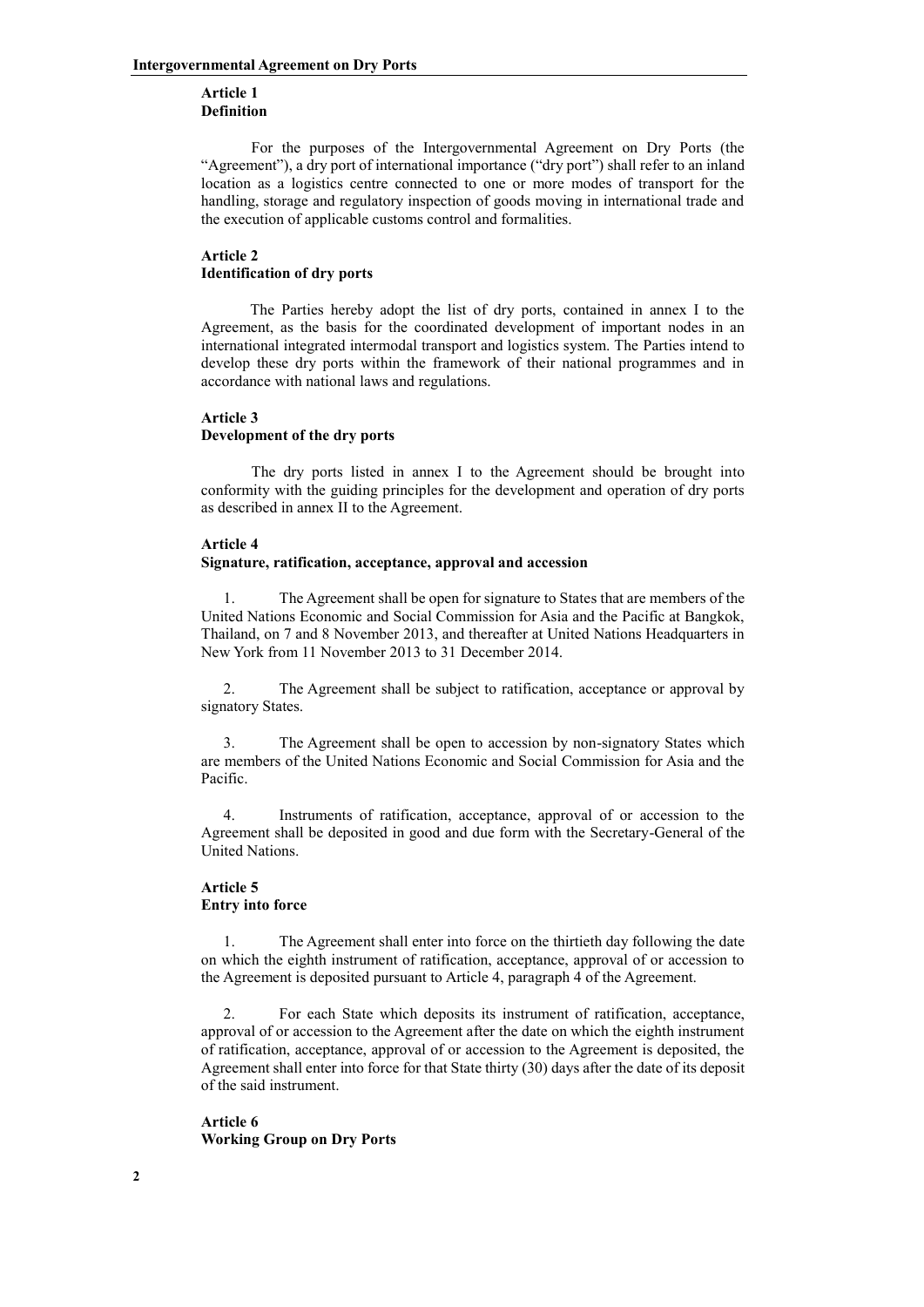1. A Working Group on Dry Ports (the "Working Group") shall be established by the United Nations Economic and Social Commission for Asia and the Pacific to consider the implementation of the Agreement and to consider any amendments proposed. All States which are members of the United Nations Economic and Social Commission for Asia and the Pacific shall be members of the Working Group.

2. The Working Group shall meet biennially. Any Party may also, by a notification addressed to the secretariat, request that a special meeting of the Working Group be convened. The secretariat shall notify all members of the Working Group of the request and shall convene a special meeting of the Working Group if not less than one third of the Parties signify their assent to the request within a period of four (4) months from the date of the notification by the secretariat.

## **Article 7**

#### **Procedures for amending the main text**

1. The main text of the Agreement shall be amended by the procedure specified in this Article.

2. Amendments to the Agreement may be proposed by any Party.

3. The text of any proposed amendment shall be circulated to all members of the Working Group by the secretariat at least forty-five (45) days before the Working Group meeting at which it is proposed for adoption.

4. An amendment shall be adopted by a two-thirds majority of the Parties to the Agreement present and voting at the meeting of the Working Group. The amendment as adopted shall be communicated by the secretariat to the Secretary-General of the United Nations, who shall circulate it to all Parties for acceptance.

5. An amendment adopted in accordance with paragraph 4 of the present Article shall enter into force thirty (30) days after it has been accepted by two thirds of the number of States which are Parties to the Agreement at the time of adoption of the amendment. The amendment shall enter into force with respect to all Parties except those which have not accepted the amendment. Any Party which does not accept an amendment adopted in accordance with this paragraph may at any time thereafter deposit an instrument of acceptance of such amendment with the Secretary-General of the United Nations. The amendment shall enter into force for that State thirty (30) days after the date of deposit of the said instrument.

#### **Article 8**

## **Procedures for amending annex I**

1. Annex I to the Agreement shall be amended by the procedure specified in this Article.

2. Amendments shall be proposed by any Party in whose territory the subject of the proposed amendment is located.

3. The text of any proposed amendment shall be circulated to all members of the Working Group by the secretariat at least forty-five (45) days before the Working Group meeting at which it is proposed for adoption.

4. The proposed amendment shall be deemed adopted if the Party in whose territory the subject of the proposed amendment is located reconfirms the proposal after consideration of the proposal at the Working Group meeting. The amendment as adopted shall be communicated by the secretariat to the Secretary-General of the United Nations, who shall circulate it to all Parties.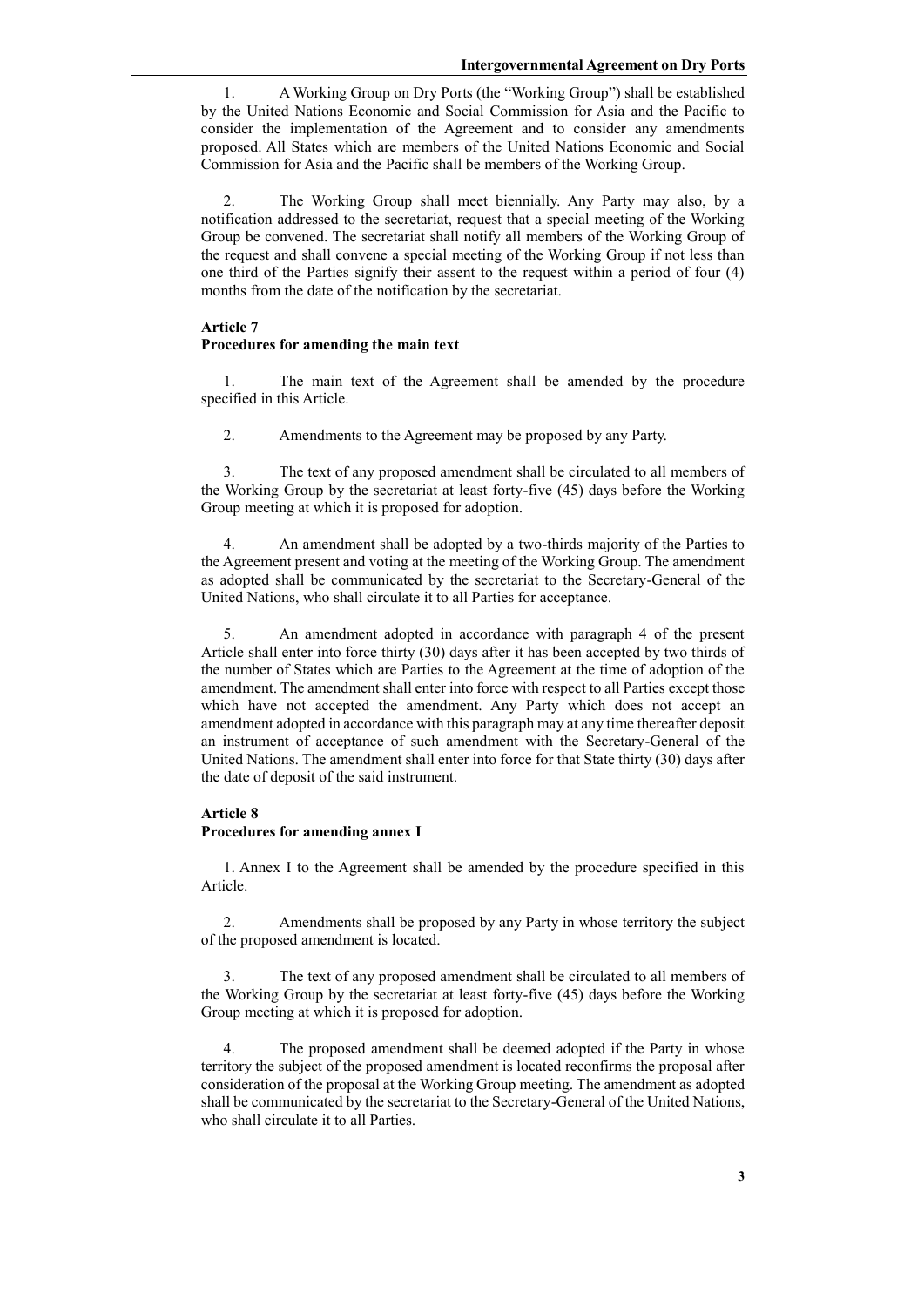5. The amendment adopted in accordance with paragraph 4 of the present article shall be deemed accepted and shall enter into force for all Parties after a period of forty-five (45) days following the date of the circular notification of the Secretary-General of the United Nations.

## **Article 9 Procedures for amending annex II**

1. Annex II to the Agreement shall be amended by the procedure specified in this Article.

2. Amendments may be proposed by any Party.

3. The text of any proposed amendment shall be circulated to all members of the Working Group by the secretariat at least forty-five (45) days before the Working Group meeting at which it is proposed for adoption.

4. An amendment shall be adopted by a two-thirds majority of the Parties to the Agreement present and voting at the meeting of the Working Group. The amendment as adopted shall be communicated by the secretariat to the Secretary-General of the United Nations, who shall circulate it to all Parties.

5. An amendment adopted in accordance with paragraph 4 of the present Article shall be deemed accepted if, during a period of ninety (90) days from the date of the notification, less than one third of the Parties notifies the Secretary-General of the United Nations of their objection to the amendment.

6. An amendment accepted in accordance with paragraph 5 of the present Article shall enter into force for all Parties thirty (30) days after the expiry of the period of ninety (90) days referred to in paragraph 5 of the present Article.

#### **Article 10 Reservations**

Reservations may not be made with respect to any of the provisions of the Agreement, except as provided in Article 13, paragraph 5 of the Agreement.

## **Article 11 Withdrawal**

Any Party may withdraw from the Agreement by written notification addressed to the Secretary-General of the United Nations. The withdrawal shall take effect twelve (12) months after the date of receipt by the Secretary-General of such notification.

## **Article 12 Suspension of validity**

The operation of the Agreement shall be suspended if the number of Parties becomes less than eight (8) for any period of twelve (12) consecutive months. The provisions of the Agreement shall again become operative thirty (30) days after the number of Parties reaches eight (8). In such situations, the Secretary-General of the United Nations shall notify the Parties.

# **Article 13 Settlement of disputes**

1. Any dispute between two or more Parties which relates to the interpretation or application of the Agreement and which the Parties in dispute are unable to settle by negotiation or consultation shall be referred to conciliation if any of the Parties in dispute so requests and shall, to that end, be submitted to one or more conciliators to be mutually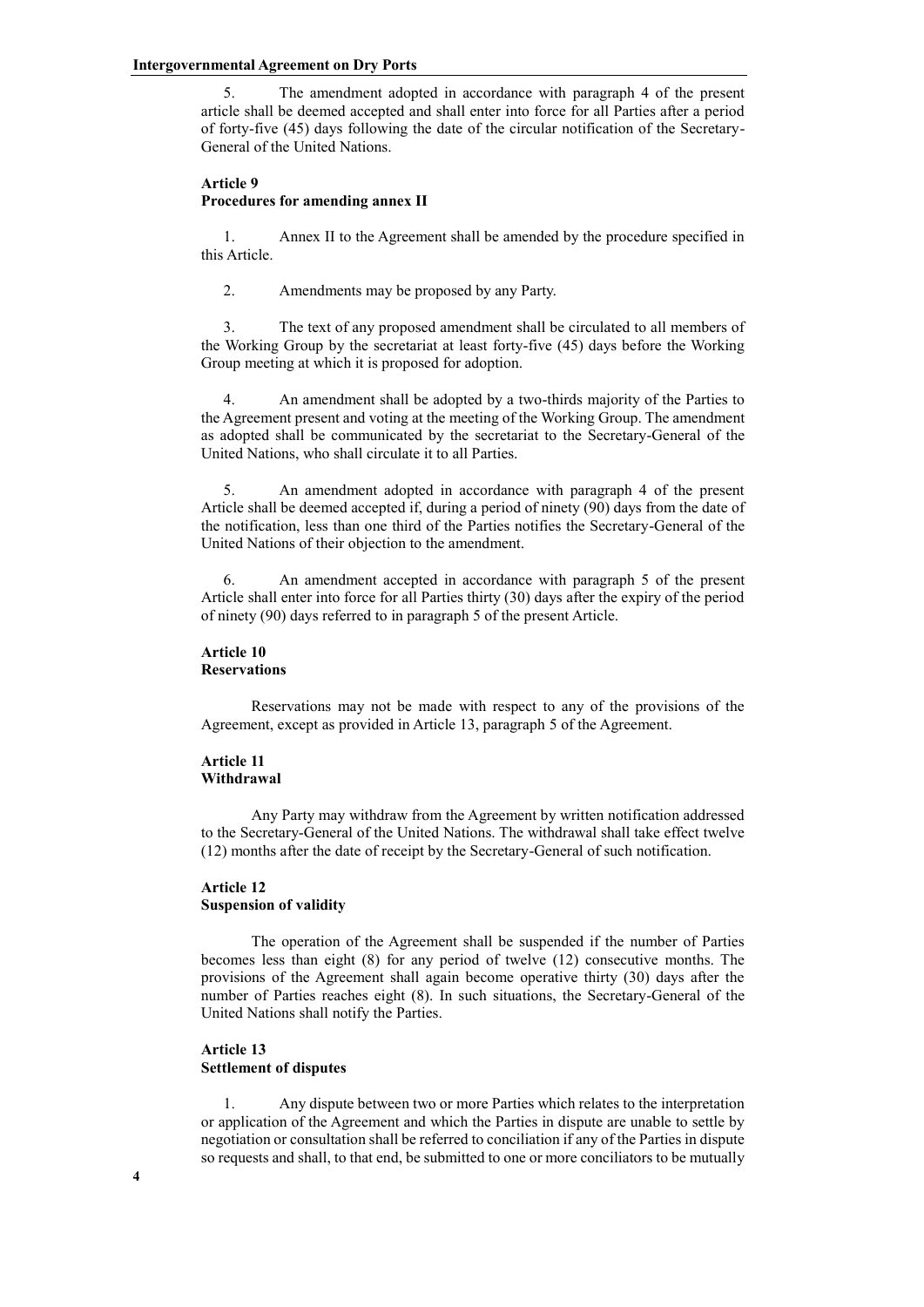agreed by the Parties in dispute. If the Parties in dispute fail to agree on the choice of conciliator or conciliators within ninety (90) days after the request for conciliation, any of those Parties may request the Secretary-General of the United Nations to appoint a single independent conciliator to whom the dispute shall be submitted.

2. The recommendation of the conciliator or conciliators appointed in accordance with paragraph 1 of this Article, while not binding in character, shall become the basis of renewed consideration by the Parties in dispute.

3. The Parties in dispute may agree in advance to accept the recommendation of the conciliator or conciliators as binding.

4. Paragraphs 1, 2 and 3 of the present Article shall not be construed as excluding other measures for the settlement of disputes mutually agreed between the Parties in dispute.

5. Any State may, at the time of depositing its instrument of ratification, acceptance, approval or accession, deposit a reservation stating that it does not consider itself bound by the provisions of the present Article relating to conciliation. Other Parties shall not be bound by the provisions of the present Article relating to conciliation with respect to any Party which has deposited such a reservation.

## **Article 14 Limits to the application**

1. Nothing in the Agreement shall be construed as preventing a Party from taking such action, compatible with the provisions of the Charter of the United Nations and limited to the exigencies of the situation, as it considers necessary for its external or internal security.

2. Each Party shall make every possible effort to develop the dry ports in accordance with national laws and regulations in a manner that is consistent with the Agreement. However, nothing in the Agreement shall be construed as acceptance of an obligation by any Party to permit the movement of goods across its territory.

## **Article 15 Annexes**

Annexes I and II to the Agreement shall form an integral part of the Agreement.

## **Article 16 Secretariat**

The United Nations Economic and Social Commission for Asia and the Pacific shall be designated the secretariat of the Agreement.

# **Article 17 Depositary**

The Secretary-General of the United Nations shall be designated the depositary of the Agreement.

IN WITNESS WHEREOF, the undersigned, being duly authorized thereto, have signed the present Agreement, in a single copy in the Chinese, English and Russian languages, the three texts being equally authentic.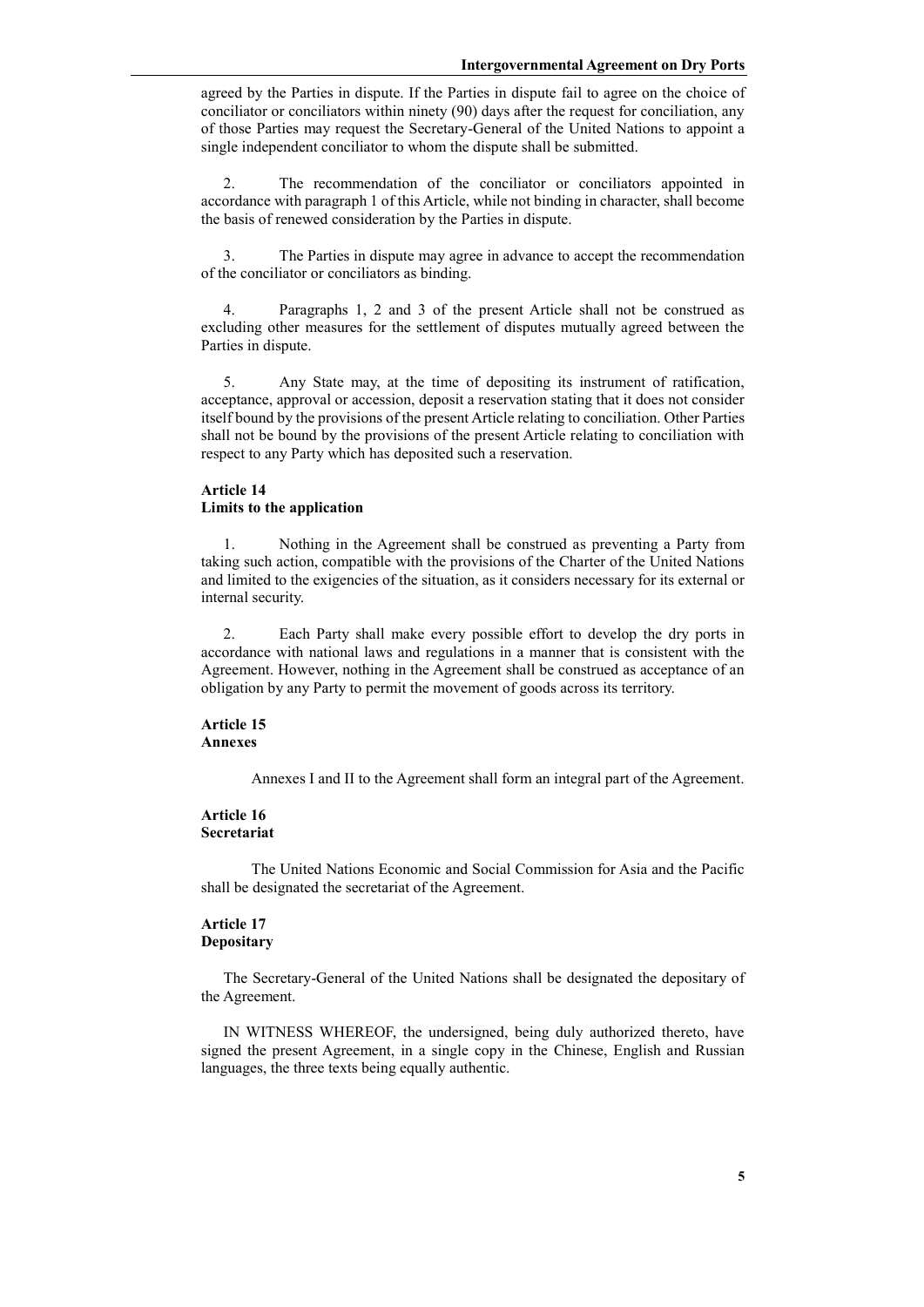## **Annex I Dry ports of international importance**

1. The dry ports are normally located in the vicinity of: (a) inland capitals, provincial/state capitals; and/or (b) existing and/or potential production and consumption centres with access to highways and/or railways including the Asian Highway and/or Trans-Asian Railway, as appropriate.

2. Dry ports have transport connections to other dry ports, border posts/land customs stations/integrated check posts, seaports, inland waterway terminals and/or airports.

- 3. Dry ports are listed below.
- 4. The name of a dry port is followed by its location or the name of the nearest town/city.
- 5. Potential dry ports are indicated below in square brackets.

## **List of dry ports**

## **Afghanistan**

| Haqueena, Mimana                                                                                                            | Heiratan Dry Port, Mazar-e-Sharif           |  |
|-----------------------------------------------------------------------------------------------------------------------------|---------------------------------------------|--|
| Islam Qala, Herat                                                                                                           | Kabul Dry Port, Kabul                       |  |
| Shirkhan Bander Dry Port, Kondoz                                                                                            | Speenboldake Chaman Dry Port,<br>Kandahar   |  |
| Torkham Dry Port, Jalalabad                                                                                                 | Turghundi, Herat                            |  |
| Armenia                                                                                                                     |                                             |  |
| Akhuryan Logistic Center<br>Gyumri Airport<br>Karmir Blur/ Apaven Cargo Terminal<br>Zvartnots International Logistic Center |                                             |  |
| Azerbaijan                                                                                                                  |                                             |  |
| Baku Cargo Terminal of Heydar Aliyev International Airport, Baku                                                            |                                             |  |
| Balakan Cargo Terminal, Azerbaijan-Georgia border                                                                           |                                             |  |
| Bilasuvar Cargo Terminal, Azerbaijan-Islamic Republic of Iran border                                                        |                                             |  |
| Gabala International Airport,<br>Gabala<br>Heydar Aliyev International<br>Airport, Baku                                     | Ganja International Airport,<br>Ganja       |  |
| Julfa Cargo Terminal, Azerbaijan-Islamic Republic of Iran border                                                            |                                             |  |
| Lenkoran International Airport,<br>Lenkoran                                                                                 |                                             |  |
| Nakhichevan International Airport, Autonomous Republic of Nakhichevan                                                       |                                             |  |
| Silk Way Cargo Terminal, Baku<br>[Baku City Goods Depot, Khirdalan<br>Station]                                              | Zagatala International Airport,<br>Zagatala |  |
| [Cargo Terminal on frontier point at state border, Samur]                                                                   |                                             |  |
| [Cargo Terminal on frontier point at state border, Sinig-Korpu]                                                             |                                             |  |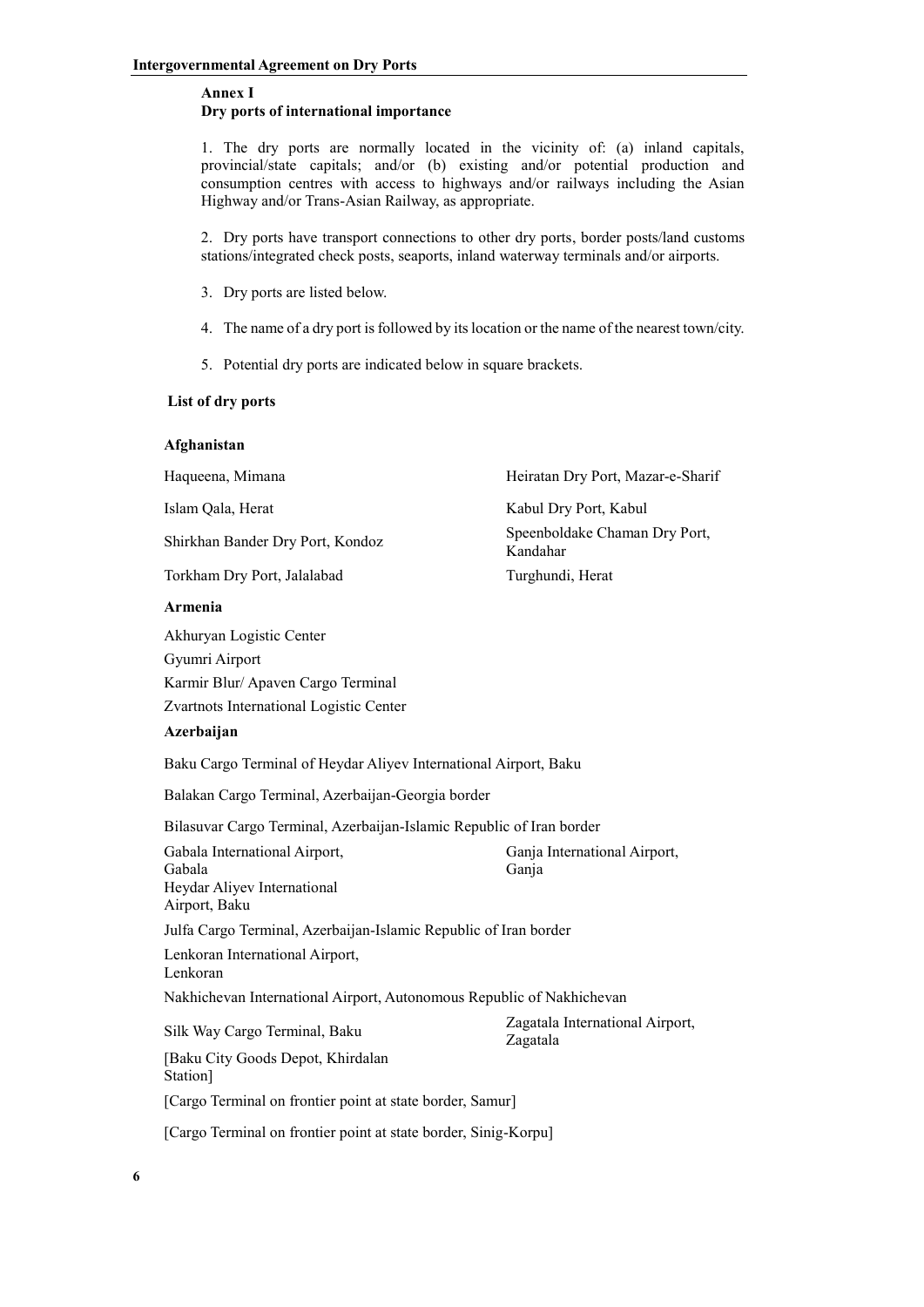[Container Terminal of Baku International Sea Trade Port, Baku]

| [Ganja Station, Ganja]                                                                         |                        |
|------------------------------------------------------------------------------------------------|------------------------|
| International Logistics Centre,<br>Alyat]<br>[New Baku International Sea Trade<br>Port, Alvat] | [Keshla Station, Baku] |
| [South Terminal on frontier point at state border (Astara)]                                    |                        |

[Sumgait Station, Sumgait]

## **Bangladesh**

| Akhaura, Brahmanbaria        | Benapole, Jessore        |
|------------------------------|--------------------------|
| Bibirbazar, Comilla          | Burimari, Lalmonirhat    |
| Hili, Dinajpur               | Kamlapur ICD, Dhaka      |
| Sonamasjid, Chapai Nawabganj | Teknaf, Cox's Bazar      |
| [Bangladbandh, Panchagargh]  | [Bhomra, Satkhira]       |
| [Bilonia, Feni]              | [Dhirasram ICD, Gajipur] |
| [Gobrakura, Mymensingh]      | [Koraitali, Mymensigh]   |
| [Nakugao, Sherpur]           | [Ramgarh, Khagrachari]   |

[Tamabil, Sylhet]

## **Bhutan**

| Phuentsholing Dry Port, |  |
|-------------------------|--|
| Phuentsholing           |  |

[Samdrupjongkhar, [Samdrupjongkhar] [Samtse, Samtse]

## **Cambodia**

CWT Dry Port, Phnom Penh Olair World Wide Dry Port, Phnom Penh Phnom Penh International Port, Phnom Penh

Phnom Penh Special Economic Zone, Phnom Penh

Teng Lay Dry Port, Phnom Penh

## **China**

Changchun Xinglong Bonded International Logistics Port, Changchun Harbin Highway Freight Hub Station (Harbin Longyun Logistics Park), Harbin Horgos International Logistics Park, Horgos Jinghong Mengyang International Logistics Trading Center, Jinghong

[Gelephu, Sarpang] [Gomtu, Samtse] [Nganglam, Samdrupjongkhar]

So Nguon Dry Port, Bavet Tech Srun Dry Port, Phnom Penh

Erenhot South International Logistics Center, Erenhot

Hekou Port Transport Logistics Park, Hekou

Hunchun International Logistics Park, Humchun Kashi International Logistics Park, Kashi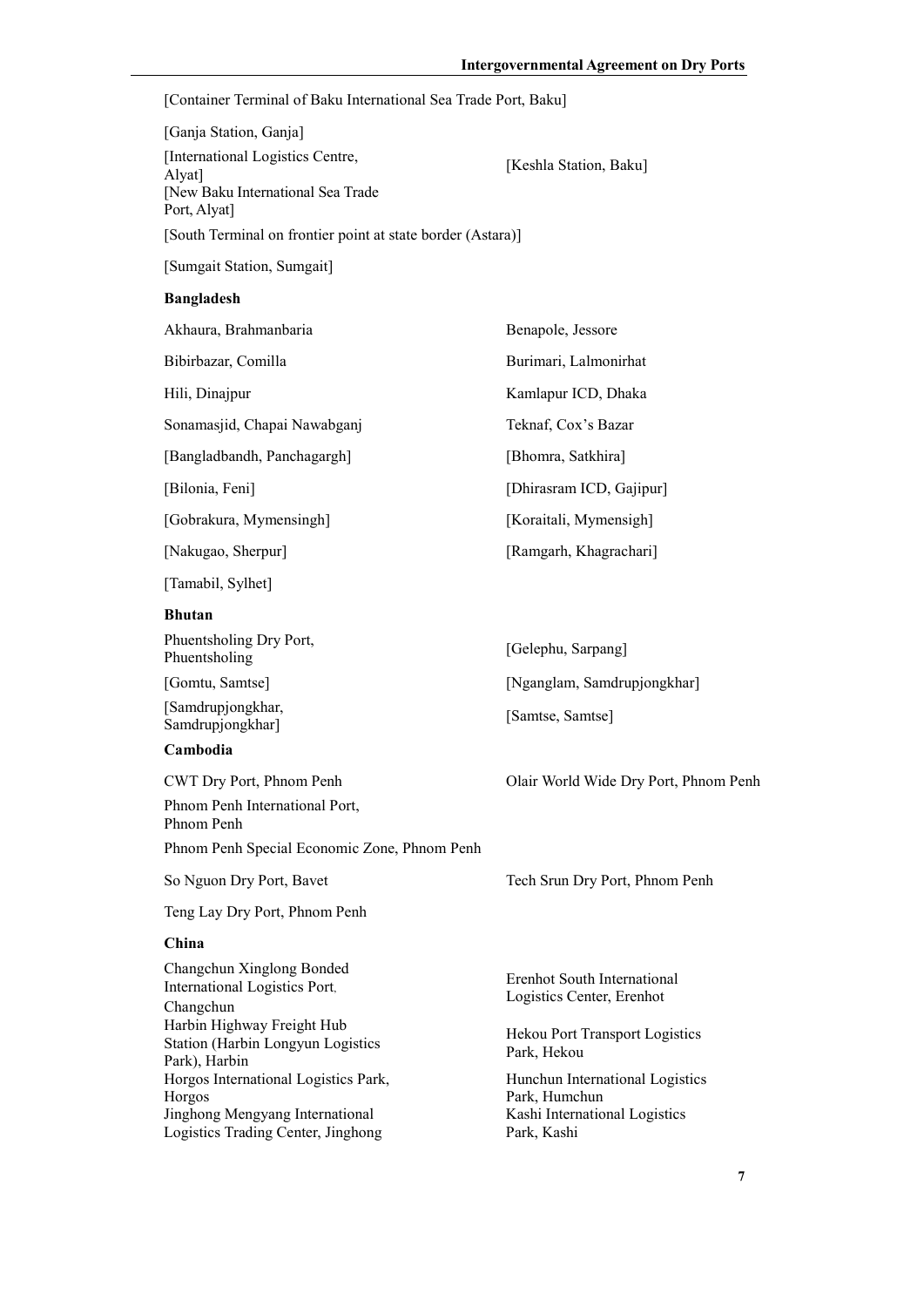#### **Intergovernmental Agreement on Dry Ports**

Tengjun International Land Port, Kunming Manzhouli New International Freight Yard, Manzhouli Nanning Bonded Logistics Center, Nanning Pingxiang Border Trade Logistics Center, Pingxiang (Youyi Guan) Ruili Cargo Centre, Ruili Suifenhe Cargo Centre, Suifenhe Xinjiang Railway International Amjiang Kanway International<br>Logistics Park, Urumqi Zhangmu Port Warehouse Logistics Trading Center, Zhangmu **Georgia** Poti Free Industrial Zone, Poti [Tbilisi International Logistics]<br>
Contra Thilisil Centre, Tbilisi] **India** Ajni, Nagpur, Maharashtra Amingaon, Guwahati, Assam Aroor, Kerala Ballabhgarh, Faridabad, Haryana Bhadohi, Sant Ravidas Nagar, Varanasi, Uttar Pradesh Bhagat Ki Kothi, Jodhpur, Bilagat Ki Kolin, Jounpur, Chehreta, Amritsar, Punjab Rajasthan Dadri, Noida, Uttar Pradesh Daulatabad, Aurangabad, Maharashtra Dhandarikalan, Punjab Dhannad Rau, Indore, Madhya Pradesh Dronagiri Node, Navi Mumbai, Maharashtra Durgapur, West Bengal Garhi Harsaru, Gurgaon, Haryana Irugur, Coimbatore, Tamil Nadu Jamshedpur, Jharkhand Janory, Nasik, Maharashtra Kanakpura, Jaipur, Rajasthan Kanpur, Uttar Pradesh Khodiyar, Gujarat Loni, Ghaziabad, Uttar Pradesh Majerhat, Kolkata, West Bengal Mandideep, Bhopal, Madhya Pradesh Moradabad, Uttar Pradesh Patli, Gurgaon, Haryana Pithampur, Dhar, Madhya Pradesh Raipur, Chhattisgarh Sachin, Surat, Gujarat Sanath Nagar, Hyderabad, Andhra Pradesh Senewal, Ludhiana, Punjab Tondiarpet, Chennai, Tamil Nadu Tughlakabad, Delhi Vadodara, Gujarat Whitefield, Bangalore, Karnataka ICD, Sonepat, Haryana CPL, Dadri, Uttar Pradesh ICD, Sriperumbudur, Tamil Nadu ICD, Patparganj ICD, Umbergaon, Maharashtra ICD, Thar, Ahmedabad ICD, Sabarmati, Ahmedabad

# **Indonesia**

Gedebage Dry Port, Bandung Cikarang Dry Port, Bekasi

## **Iran (Islamic Republic of)**

Imam Khomeini International Airport, Tehran Province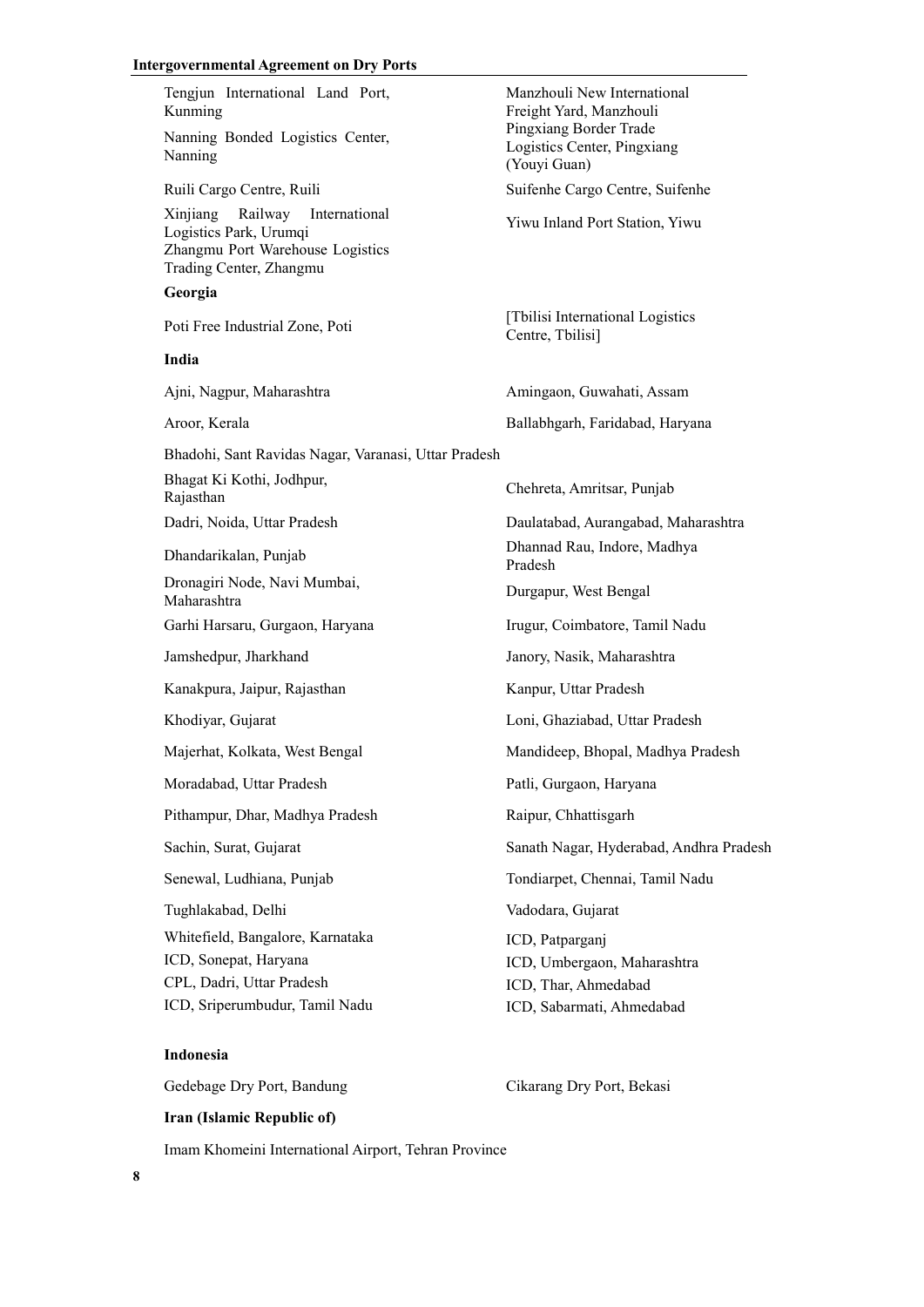| Motahari Rail Station, Mashhad, Khorasan Razavi Province         |
|------------------------------------------------------------------|
| Salafchegan Special Economic Zone, Qom Province                  |
| Sirjan Special Economic Zone, Kerman Province                    |
| [Arvand Free Industrial Zone, Khozestan Province]                |
| [Sahlan Special Economic Zone, Tabriz, East Azerbaijan Province] |
| [Sarakhs Special Economic Zone, Khorasan Razavi Province]        |
| [Shahid Dastgheyb International Airport, Shiraz, Fars Province]  |
| [Zahedan Logistics Centre, Sistan and Bakluchestan Province]     |
| Kazakhstan                                                       |
| Continental Logistics Transport and Logistics Centre, Nur-Sultan |
| Astyk Logistics, Nur-Sultan                                      |
|                                                                  |

KTZE-Khorgos Gateway Dry Port, Almaty Region

# Continental Logistics Shymkent Transport and Logistics Centre, Shymkent

# **Kyrgyzstan**

| Alamedin, Bishkek                                 | Osh, Osh                                  |
|---------------------------------------------------|-------------------------------------------|
| Lao People's Democratic Republic                  |                                           |
| Thanaleng, Vientiane                              | [Houyxai, Bokeo]                          |
| [Laksao, Borikhamsai]                             | [Luangprabang, Luangprabang]              |
| [Nateuy, Luangnamtha]                             | [Oudomsai, Muangxai]                      |
| [Pakse, Champasack]                               | [Seno, Savanakhet]                        |
| [Thakhek, Khammouane]                             |                                           |
| Malaysia                                          |                                           |
| Inland Clearance Depot Kontena<br>Nasional, Prai  | Inland Container Depot, Padang<br>Besar   |
| Internal Clearance Depot Seri Setia, Kuala Lumpur |                                           |
| Ipoh Cargo Terminal, Ipoh                         | Nilai Inland Port, Nilai                  |
| Tebedu Inland Port, Sarawak                       | [Pulau Sebang Inland Depot, Pulau Sebang] |
| Mongolia                                          |                                           |
| Altanbulag                                        | Sainshand                                 |
| Ulaanbaatar                                       | Zamyn-Uud                                 |
| [Choibalsan]                                      |                                           |
| <b>Myanmar</b>                                    |                                           |
| [Bago]                                            | [Mandalay]                                |
| [Mawlamyine]                                      | [Monywa]                                  |
| [Muse]                                            | [Pyay]                                    |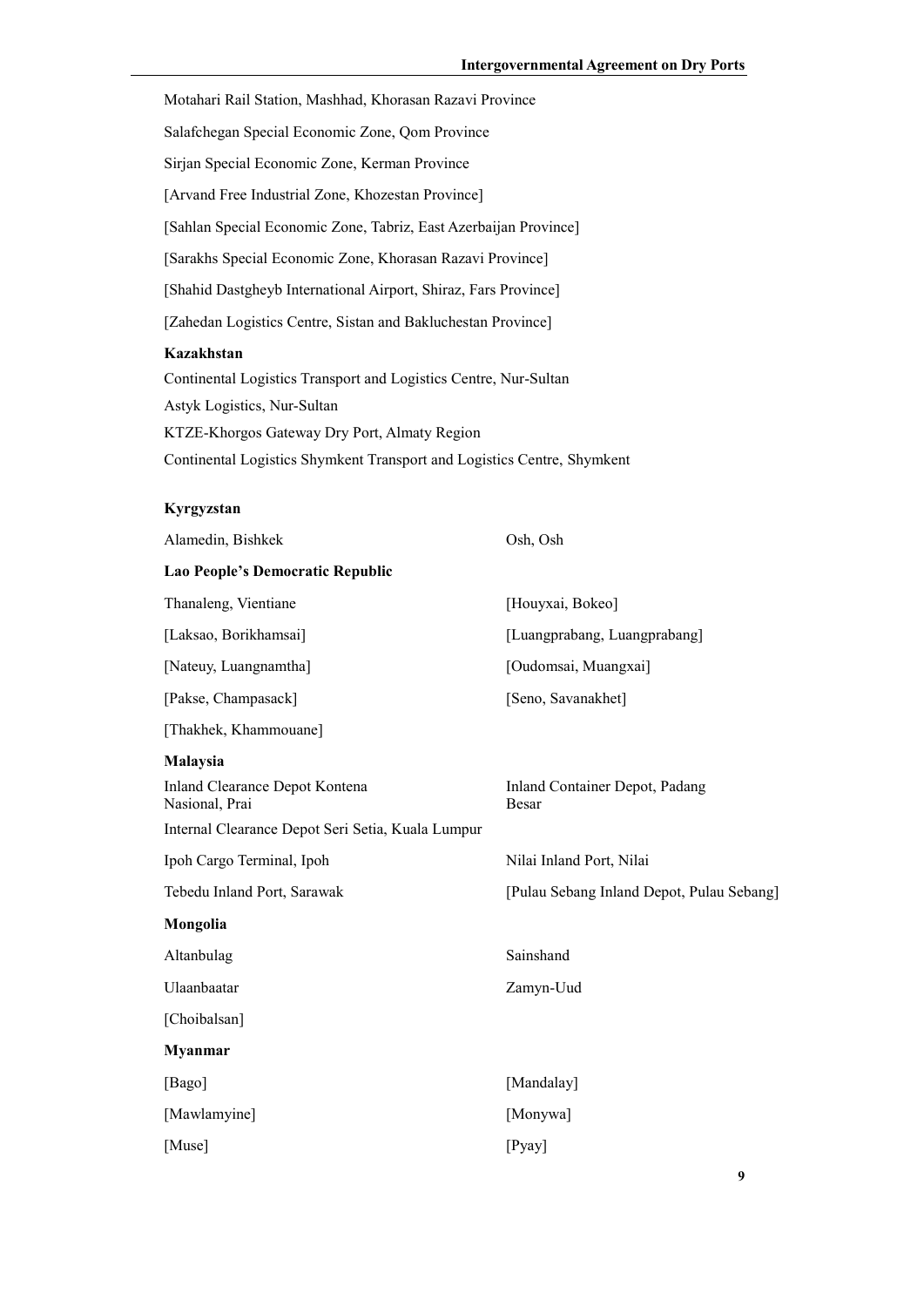# **Intergovernmental Agreement on Dry Ports**

| [Tamu]                                                                                                    | [Yangon]                                     |
|-----------------------------------------------------------------------------------------------------------|----------------------------------------------|
| <b>Nepal</b>                                                                                              |                                              |
| Bhairahawa ICD, Bhairahawa                                                                                | Biratnagar ICD, Biratnagar                   |
| Birgunj ICD, Birgunj                                                                                      | Kakarbhitta ICD, Kakarbhitta                 |
| [Tatopani ICD, Larcha]                                                                                    |                                              |
| Pakistan                                                                                                  |                                              |
| Customs Dry Port, Hyderabad                                                                               | Customs Dry Port, Peshawar                   |
| Faisalabad Dry Port Trust,<br>Faisalabad                                                                  | Lahore Dry Port, Mughalpura                  |
| Margalla Dry Ports, Islamabad                                                                             | Multan Dry Port Trust, Multan                |
| National Logistics Center Container Freight Station, Lahore                                               |                                              |
| National Logistics Center Dry Port, Quetta                                                                | Pakistan Railways Prem Nagar Dry Port, Kasur |
| Railways Dry Port, Quetta                                                                                 | Sambrial Dry Port, Sialkot                   |
| Silk Route Dry Port, Sost, Gilgit,<br><b>Baltistan</b>                                                    |                                              |
| <b>Philippines</b>                                                                                        |                                              |
| Clark, Angeles City, Pampanga,<br>Luzon<br>Koronadal City, South Cotabato                                 | Davao City, Eastern Mindanao                 |
| Laguindingan, Misamis Oriental, Northern Mindanao<br>Zamboanga City, Western<br>Mindanao                  |                                              |
| <b>Republic of Korea</b>                                                                                  |                                              |
| Uiwang ICD, Uiwang                                                                                        |                                              |
| <b>Russian Federation</b>                                                                                 |                                              |
| Janino Logistic Park, Saint Petersburg Region                                                             |                                              |
| Multimodal Logistic Complex "Rostov universal port", Rostov-on-Don Region                                 |                                              |
| Railway Port "Baltiysky", Shushary, Saint Petersburg, Leningrad Region                                    |                                              |
| Terminal Logistics Centre "Kleshchiha", Novosibirsk                                                       |                                              |
| Terminal Logistics Centre "Doskino", Nizhny Novgorod Region                                               |                                              |
| [Dmitrovsky Multimodal Centre, Moscow Region]                                                             |                                              |
| [Terminal]<br>Logistics<br>Centre<br>Kaliningrad"]                                                        | [Kazan]                                      |
| [Multimodal Logistic Complex "Southern Primorsky Terminal", Primorsky Region]                             |                                              |
| [Svijazhsky Multimodal Logistic Centre, Tatarstan]                                                        |                                              |
| [Railway Port "Primorsky", Ussuriysk, Primorsky Region]                                                   |                                              |
| [Railway Port "Tamansky", Krasnodar Region]                                                               |                                              |
| [Terminal Logistics Centre "Beliy Rast", Moscow Region] 1<br>Terminal Logistics Centre "Dry port", Artyom |                                              |
|                                                                                                           |                                              |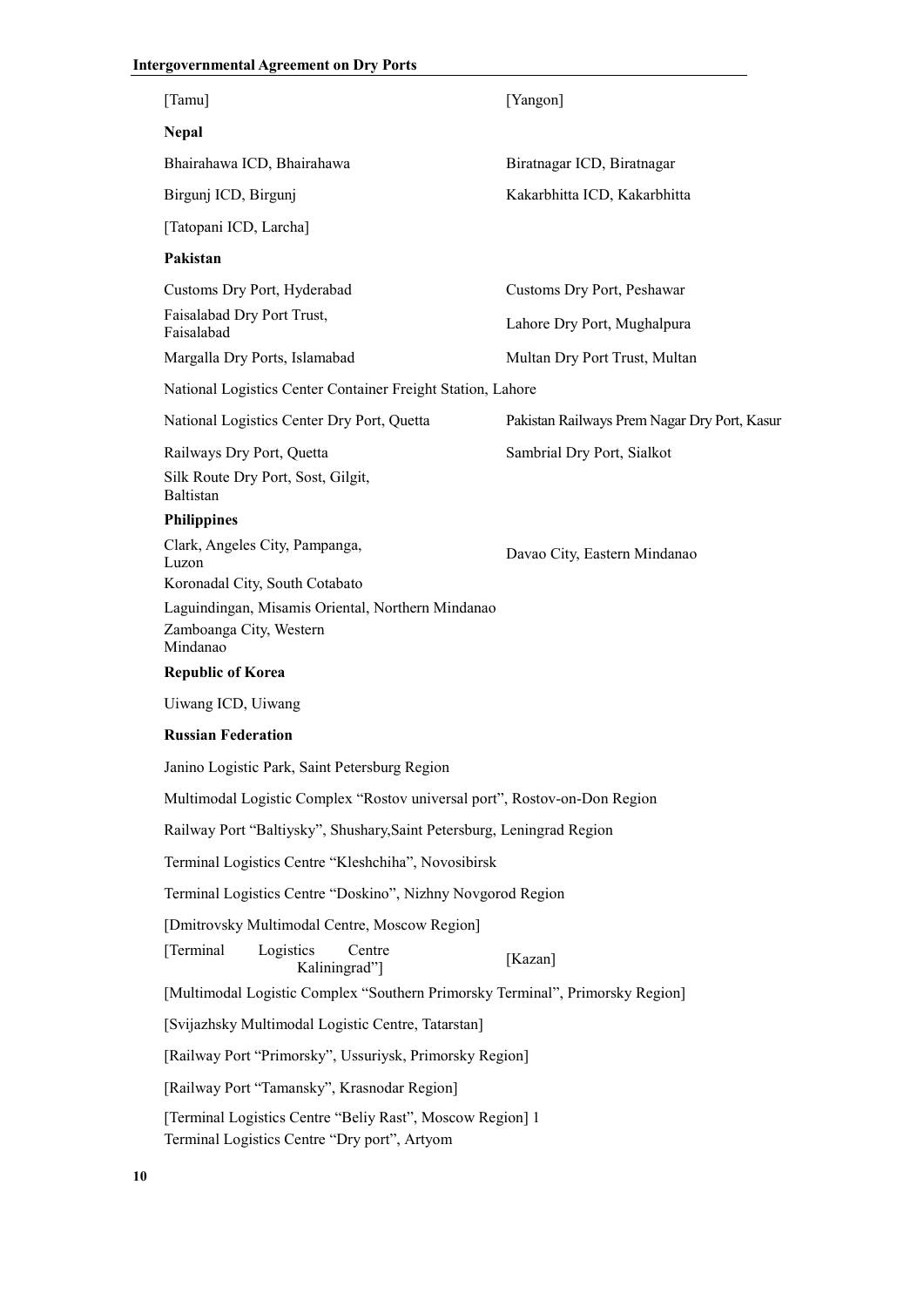| Multimodal Logistics Container Terminal ZAO "Pacific Intermodal                                |                                                                             |
|------------------------------------------------------------------------------------------------|-----------------------------------------------------------------------------|
| Container", Artyom                                                                             |                                                                             |
| [Zabaykalsk]                                                                                   |                                                                             |
| Vorsino Transport and Logistics Centre, on the border between the Moscow<br>and Kaluga Regions |                                                                             |
| [Volgograd]                                                                                    | [Yekaterinburg]                                                             |
| Sri Lanka                                                                                      |                                                                             |
| [Peliyagoda, Colombo]                                                                          | [Telangapata, Colombo]                                                      |
| Tajikistan                                                                                     |                                                                             |
| Dushanbe, Dushanbe                                                                             | Karamyk, Jirgital                                                           |
| Khujand, Khujand                                                                               | Kurgan-Tube, Kurgan-Tube                                                    |
| Nizhniy Panj, Qumsamgir                                                                        | Tursunzade, Tursunzade                                                      |
| Vakhdat, Vakhdat                                                                               |                                                                             |
| <b>Thailand</b>                                                                                |                                                                             |
| Lat Krabang ICD, Bangkok                                                                       | [Chiang Khong, Chiang Rai]                                                  |
| <b>Turkey</b>                                                                                  |                                                                             |
| Gelemen, Samsun                                                                                | Kazan, Ankara                                                               |
| [Bogazkopru, Kayseri]                                                                          | [Bozuyuk, Bilecik]                                                          |
| [Gokkoy, Balikesir]                                                                            | [Habur]                                                                     |
| [Halkali, Istanbul]                                                                            | [Hasanbey, Eskisehir]                                                       |
| [Kaklik, Denizli]                                                                              | [ $Kars$ ]                                                                  |
| [Kayacik, Konya]                                                                               | [Kosekoy, Izmit]                                                            |
| [Mardin]                                                                                       | [Palandoken, Erzurum]                                                       |
| [Sivas]                                                                                        | [Turkoglu, Kahramanmaras]                                                   |
| [Usak]                                                                                         | [Yenice, Mersin]                                                            |
| [Yesilbayir, Istanbul]                                                                         |                                                                             |
| <b>Viet Nam</b>                                                                                |                                                                             |
| ICD Lao Cai, Lao Cai Province<br>ICD Tan Cang-Long Binh, Dong<br>Nai Province                  | ICD Song Than, Binh Duong<br>Province<br>ICD Tien Son, Bac Ninh<br>Province |
| [Hanoi]                                                                                        | [ICD Gia Lai, Gia Lai Province]                                             |
| [ICD Vinh Phuc, Vinh Phuc<br>Province]                                                         | [Lang Son]                                                                  |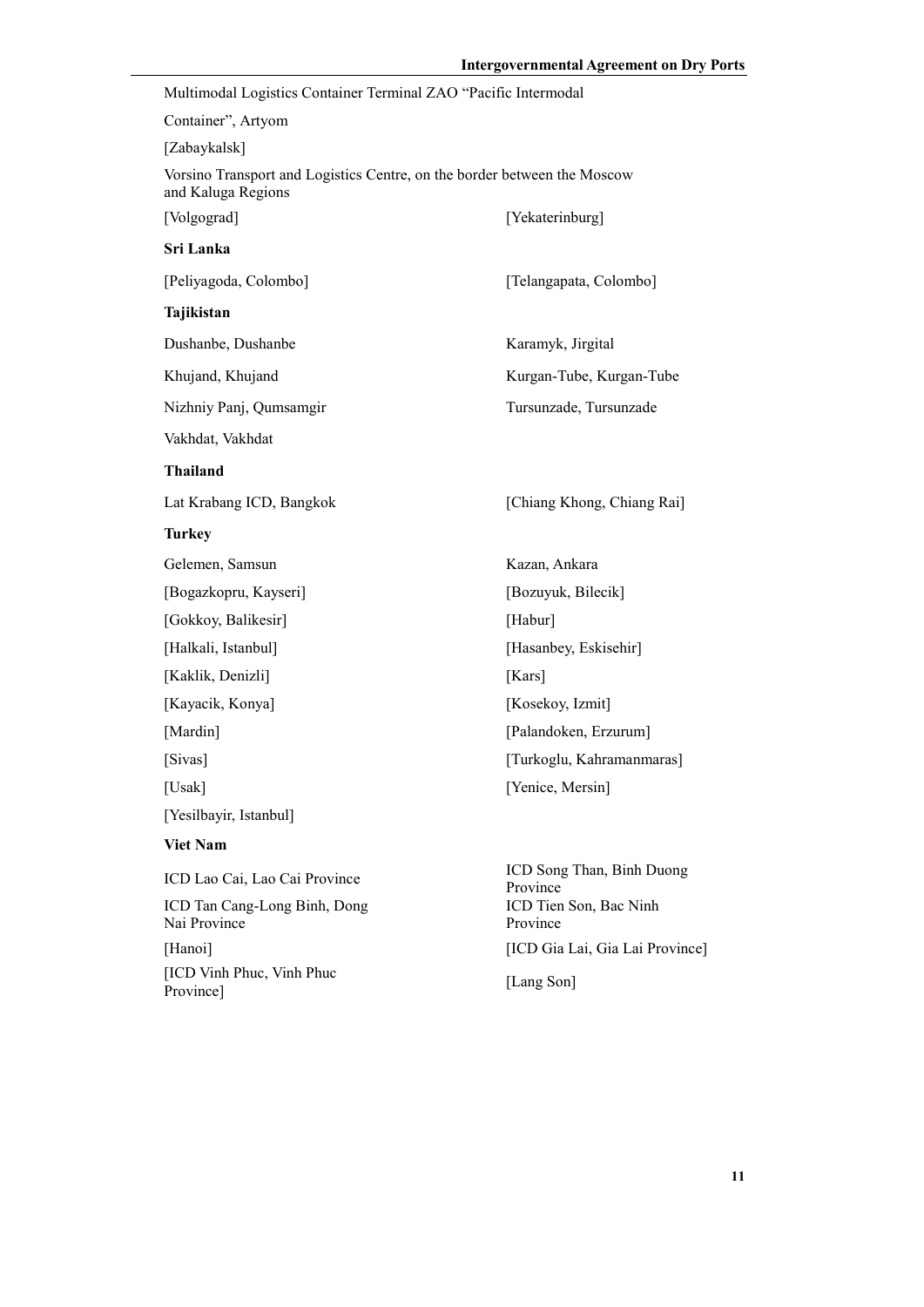# **Annex II Guiding principles for the development and operation of dry ports**

### **1. General**

The development and operation of dry ports, as listed in annex I of the Agreement, shall be guided by the principles described below. Parties shall make every possible effort to conform to these principles in constructing, upgrading and operating dry ports.

#### **2. Functions**

The basic functions of dry ports shall include the handling, storage and regulatory inspection of goods moving in international trade and the execution of applicable customs control and formalities. Additional functions of dry ports may include, but are not limited to:

- (a) Receipt and dispatch;
- (b) Consolidation and distribution;
- (c) Warehousing;
- (d) Trans-shipment.

## **3. Institutional, administrative and regulatory framework**

Parties shall initiate institutional, administrative and regulatory frameworks that are favourable to the development and smooth operation of dry ports, including procedures for regulatory inspection and the execution of applicable customs control and formalities in line with the national laws and regulations of the Party concerned. Dry ports, as listed in annex I of this Agreement, may be designated as points of origin or destination in transport and customs documentation. The Parties shall collaborate with relevant transport service providers, international organizations and institutions to ensure recognition of dry ports. The ownership of dry ports can be public, private or publicprivate partnerships.

## **4. Design, layout and capacity**

Dry ports shall be developed with adequate capacity and layout to allow for the secure and smooth flow of containers, cargoes and vehicles within and through the dry port and to make provision for expansion of capacity, as appropriate, taking into account the modes of transport served, the requirements of the users of the dry port and expected future container and cargo volumes.

### **5. Infrastructure, equipment and facilities**

Dry ports shall have infrastructure, equipment and manpower commensurate with existing and expected freight volumes at the discretion of the Parties in accordance with their national laws, regulations and practices. This provision is recommendatory in nature and shall not be binding with respect to the following:

(a) A secure area with a gate for dedicated entrance and exit;

(b) Covered and open storage areas separated for import, export and trans-shipment, and for perishable goods, high-value cargoes and dangerous cargoes, including hazardous substances;

(c) Warehousing facilities, which may include customs bonded warehousing facilities;

(d) Customs supervision, control, inspection and storage facilities;

(e) Appropriate cargo and container-handling equipment;